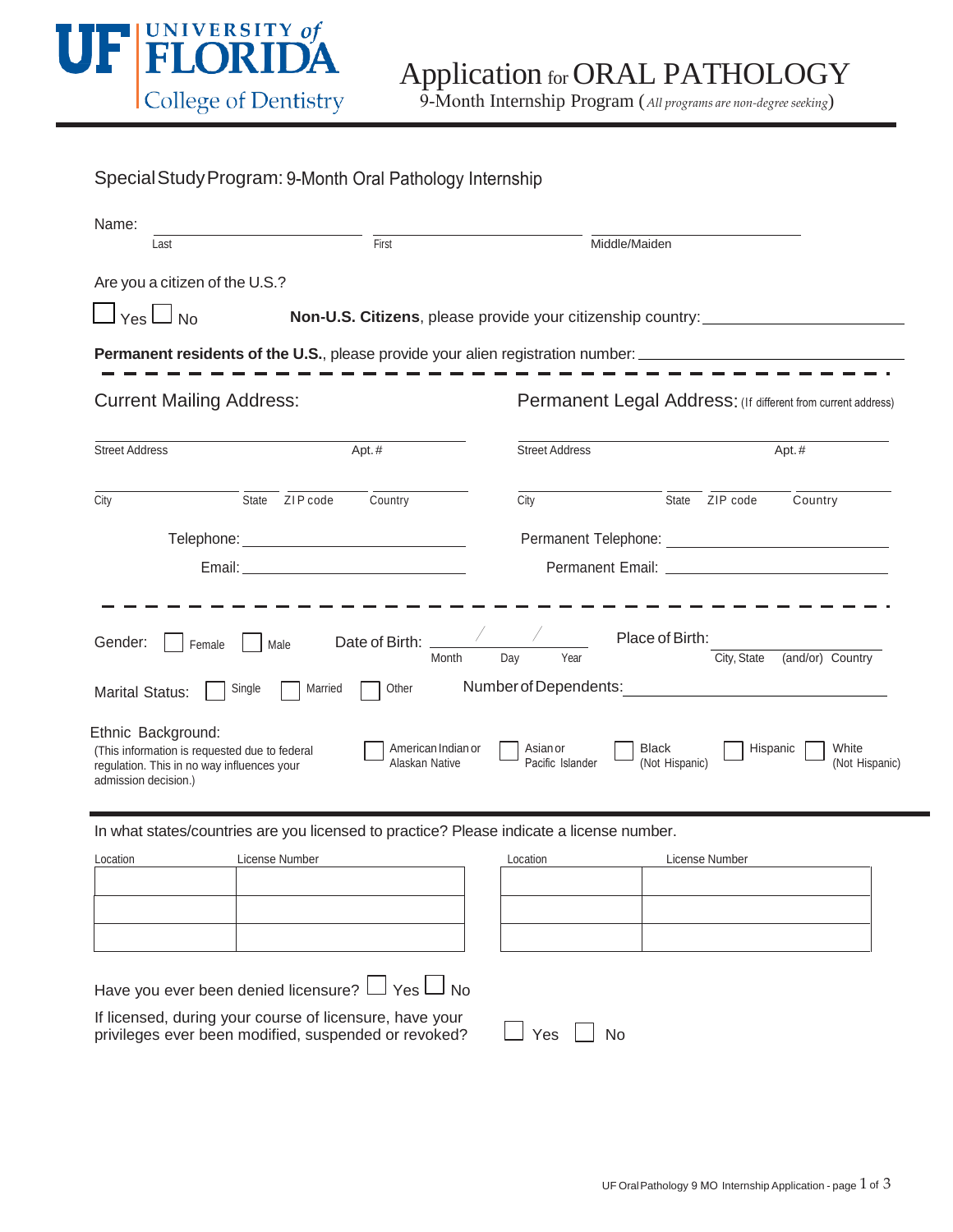

## Application for ORAL PATHOLOGY

9-Month Internship Program (*All programs are non-degree seeking*)

If yes to either of the above questions, please explain the circumstances.

Please describe your professional experience; indicate the nature of the experience (private and /or associate practice, research, teaching) and the length of your involvement. Indicate area of specialty, if any:

List any scientific or clinical publications or presentations you have given at scientific meetings or dental societies:

Please provide a description of the types of activities you would like to engage in during your time at the UF College of Dentistry (be specific):

What would you like to accomplish during your time at the University Of Florida College Of Dentistry?

What particular area(s) of interests do you have - for example: research, clinical dentistry, endodontics, etc? Please be as specific as possible.

How do you plan to use the experience you gain at UFCD?